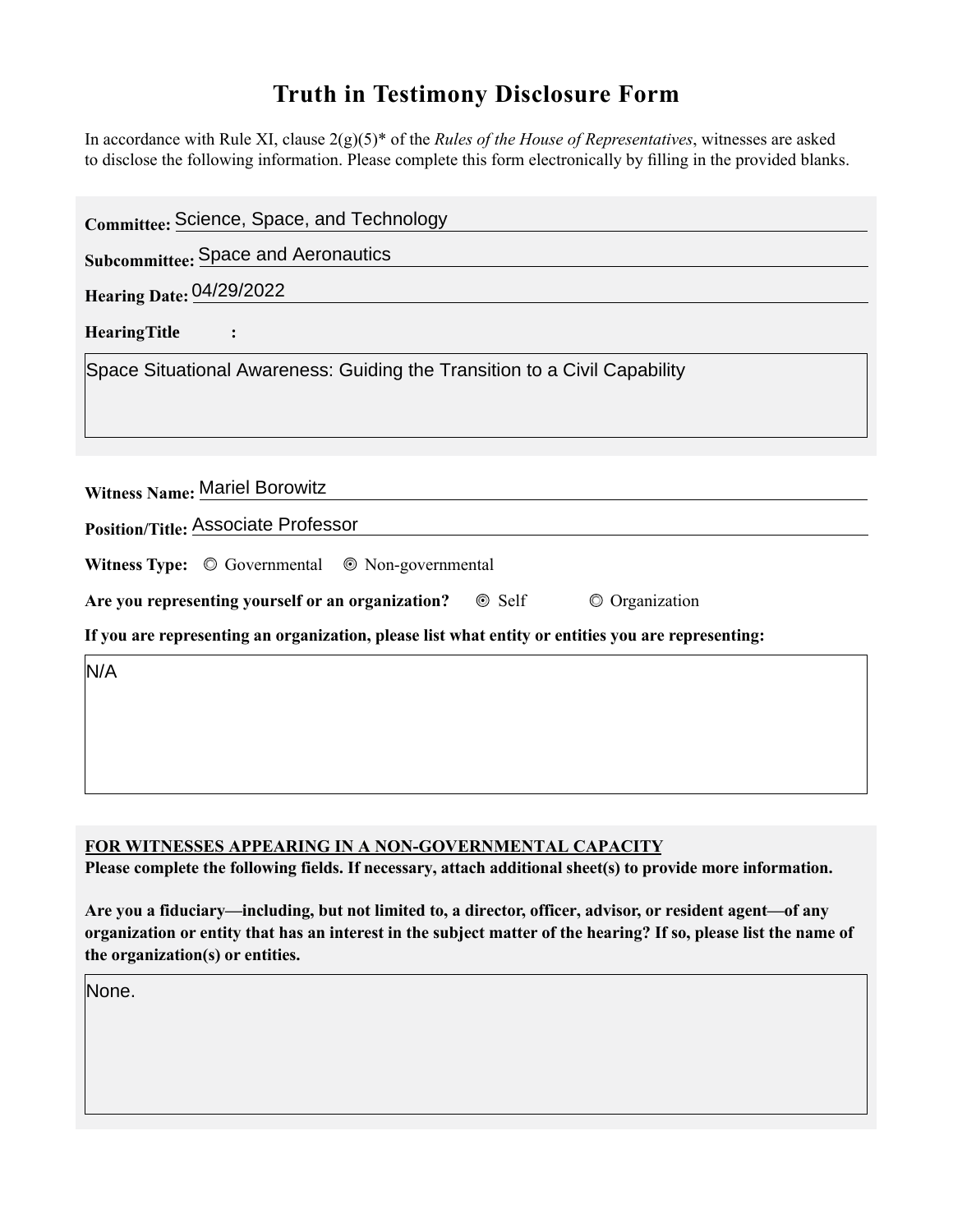Please list any federal grants or contracts (including subgrants or subcontracts) related to the hearing's subject matter that you, the organization(s) you represent, or entities for which you serve as a fiduciary have received in the past thirty-six months from the date of the hearing. Include the source and amount of each **grant or contract.** 

"Assessing the Economic and Distributional Effects of Open Data Policies." National Science Foundation (NSF), (\$133,848), 2020-2022 [PI]

Please list any contracts, grants, or payments originating with a foreign government and related to the hearing's subject that you, the organization(s) you represent, or entities for which you serve as a fiduciary have received in the past thirty-six months from the date of the hearing. Include the amount and country **of origin of each contract or payment.** 

"Governing Technology: Jean Monnet Center of Excellence." European Union Erasmus+ Program. (\$110,000), 2020-2023. [Senior Contributor]

## Please complete the following fields. If necessary, attach additional sheet(s) to provide more information.

 $\blacksquare$  I have attached a written statement of proposed testimony.

 $\blacksquare$  I have attached my curriculum vitae or biography.

**\***Rule XI, clause 2(g)(5), of the U.S. House of Representatives provides:

(5)(A) Each committee shall, to the greatest extent practicable, require witnesses who appear before it to submit in advance written statements of proposed testimony and to limit their initial presentations to the committee to brief summaries thereof.

(B) In the case of a witness appearing in a non-governmental capacity, a written statement of proposed testimony shall include— (i) a curriculum vitae; (ii) a disclosure of any Federal grants or contracts, or contracts, grants, or payments originating with a foreign government, received during the past 36 months by the witness or by an entity represented by the witness and related to the subject matter of the hearing; and (iii) a disclosure of whether the witness is a fiduciary (including, but not limited to, a director, officer, advisor, or resident agent) of any organization or entity that has an interest in the subject matter of the hearing.

(C) The disclosure referred to in subdivision (B)(iii) shall include— (i) the amount and source of each Federal grant (or subgrant thereof) or contract (or subcontract thereof) related to the subject matter of the hearing; and (ii) the amount and country of origin of any payment or contract related to the subject matter of the hearing originating with a foreign government.

(D) Such statements, with appropriate redactions to protect the privacy or security of the witness, shall be made publicly available in electronic form 24 hours before the witness appears to the extent practicable, but not later than one day after the witness appears.